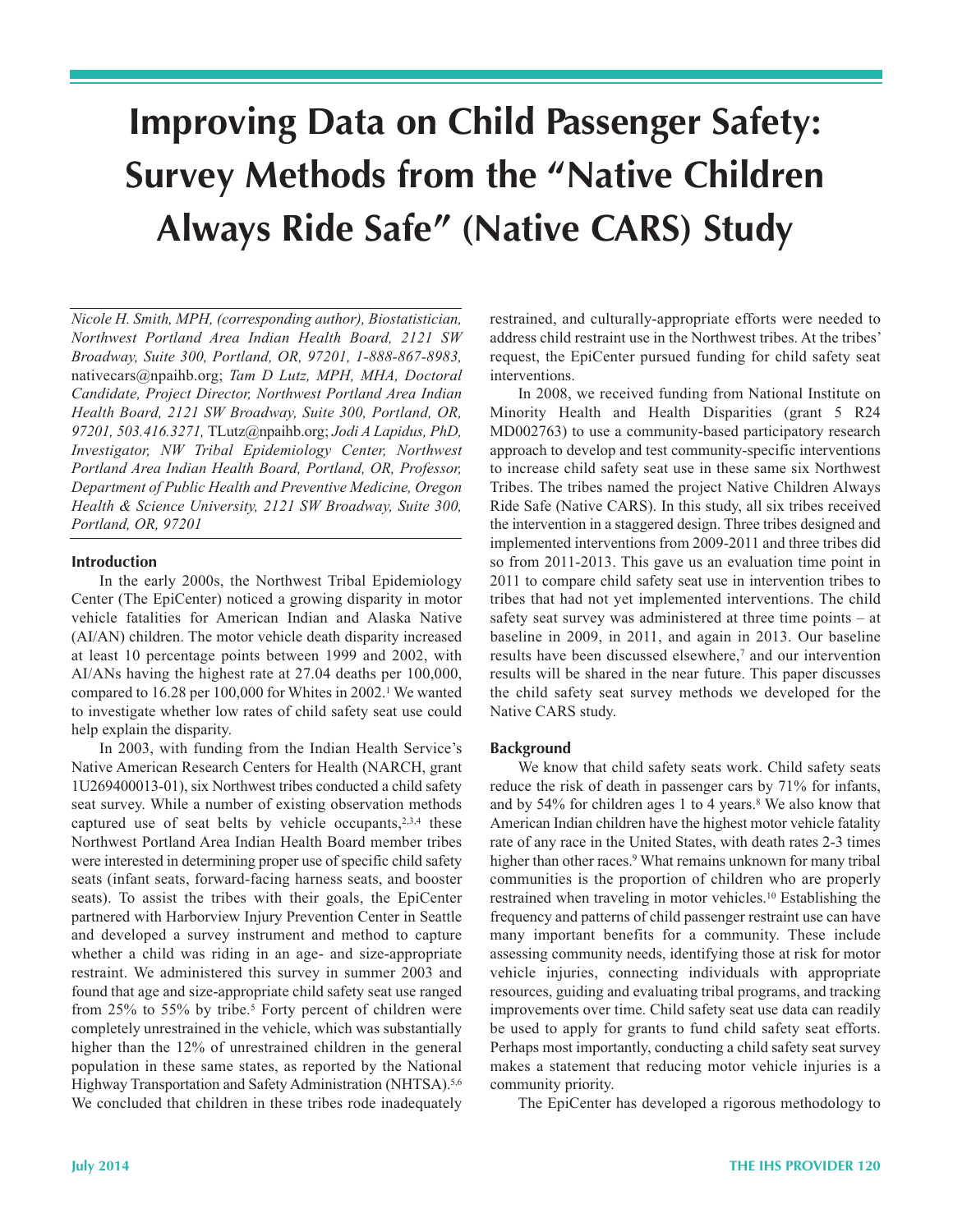**Table 1. Information collected in the Native CARS vehicle survey.**

| <b>Recorded/Observed:</b>                                       | Asked:                                         |
|-----------------------------------------------------------------|------------------------------------------------|
| Date                                                            | Driver's consent to participate                |
| Data collector's initials                                       | Driver's race/ethnicity                        |
| Site                                                            | Whether any children in the vehicle were AI/AN |
| Time of day                                                     | Distance from home in minutes                  |
| Driver's sex                                                    | Driver's age                                   |
| Driver seat belt use                                            | Driver's relationship to the child             |
| Number of people in the vehicle                                 |                                                |
| Whether the number of passengers exceeds the<br>available seats | Child's age                                    |
| Vehicle type (Car, Truck, Van/SUV)                              | Child's weight                                 |
| Child's gender                                                  | Whether child is 4'9" tall                     |
| Child's seating location (front/back)                           |                                                |
| Restraint used by child                                         |                                                |

 assess proper child passenger restraint that we used for three purposes: 1) to determine the percent of children age 8 and younger riding properly restrained; 2) to identify risk factors associated with improper child restraint (both incorrect type of restraint and unrestrained); and 3) to evaluate the effectiveness of interventions implemented as part of the Native CARS study between 2009 and 2013.This method has been tested, modified, re-tested, and has been used to collect information on over 5400 children traveling in over 3600 vehicles in the Northwest.

## **Survey instrument**

 Our method consists of an observational survey and a short driver interview. Table 1 contains a list of elements collected in the survey. Factors that we found to be consistently related to proper restraint of children in vehicles included driver seat belt use, short trip, child age, and driver relationship to the child. We also mapped where all passengers were seated in the vehicle, and whether they were using seat belts or child safety seats. More detailed information (age, height and weight) was recorded for each child passenger younger than age 13. The final section of the survey included open-ended questions customized to the needs and interests of each tribe, such as driver opinions on booster seat guidelines, why they were or were not using a child safety seat, where they accessed child passenger safety information, and whether they were in favor of a tribal child passenger safety law.

The data collection form was printed on a single sheet of

legal-sized paper. Interviewers carried clipboard storage cases to store data collection packets, made up of a pre-numbered survey form, information about the study, information on child safety seats, and contact information for their local child passenger safety seat technician. Each observational interview took three to five minutes to administer.

## **Observation sites**

 We conducted observational interviews in parking lots such as the community center, health clinic, gas station, trading post, grocery store, elementary school, preschool or Head Start. Community site coordinators made a list of all potential observation sites and we attempted to collect data at each location, after obtaining permission from the proprietors. Few locations denied permission; those that did cited non-solicitation policies or unsafe parking lot conditions (e.g. ongoing construction). We limited the number of surveys collected at preschools and elementary schools to less than 40% of our total sample to avoid oversampling specific age groups. We found trading posts, grocery stores and gas stations to be ideal sites for the survey as people were less likely to be in a hurry, there was a more continuous flow of vehicles entering and leaving the site, and outside of school hours, children of all ages were equally likely to be found there.

# **Vehicle selection**

We attempted to make contact with every vehicle that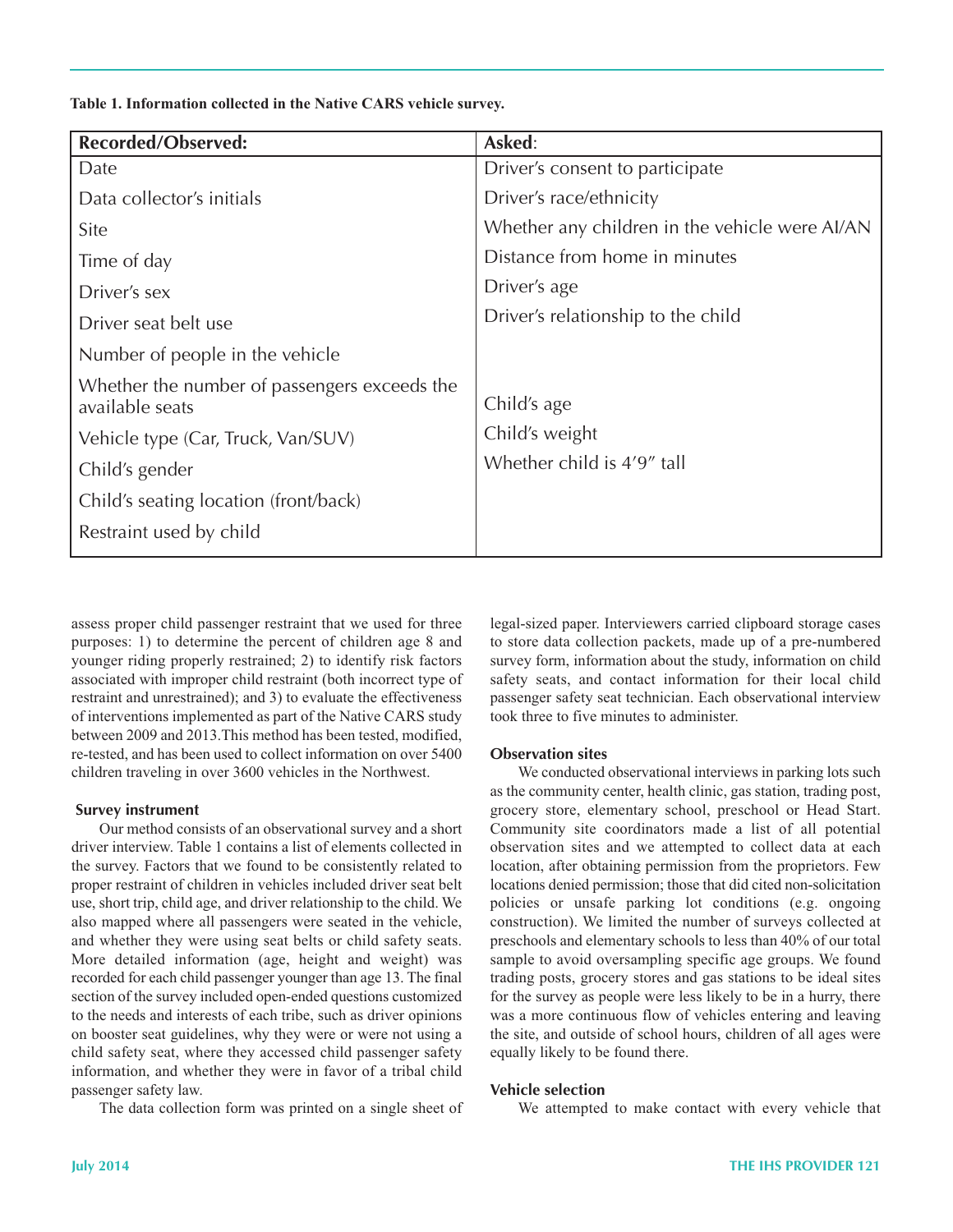appeared to have a child passenger age 8 or younger. We chose 8 years because children less than age 8 or less than 4'9" in height are recommended and/or required by state law to use a child safety seat when traveling in a vehicle. Because children under age 13 are recommended and/or required to ride in the back seat, if children age 912 were passengers in a selected vehicle, we collected information on their height, restraint, and seating as well. Once a vehicle had been approached and the driver had been asked to participate, we collected data even if the child passenger was over age 8. We did not collect personally identifying information such as names or license plate numbers during the interviews. We excluded buses, motorcycles, or other commercial vehicles. When drivers refused to participate, we recorded driver seat belt use, but did not record any information about passengers.

#### **Survey protocol**

 Observational interviews were conducted when cars were stopped, either as a vehicle first pulled in, or right before the vehicle departed and after occupants had a chance to secure their restraints. The interviewer approached vehicles, introduced himself/herself to the driver and explained the survey. After ensuring confidentiality, the interviewer requested permission to conduct the survey. Upon obtaining the driver's verbal consent, the interviewer proceeded with the interview and observation. Once complete, the interviewer thanked the driver and gave information on child safety seats and a token of appreciation (\$5 gift card).

 We hired local community members to collect data at each tribe. In some tribes, we worked with tribal employment offices to find data collectors, while at others, our Native CARS site coordinators contacted individuals they knew who were interested in temporary work. All observers received a systematic, comprehensive training on age-appropriate child restraint methods and the survey protocol. They then practiced approaching vehicles, asking child's age and size, assessing child restraint use, and filling out the remainder of the data collection form. NPAIHB staff supervised the data collection, reviewed completed forms, and provided feedback to the interviewers. For safety considerations, interviewers wore fluorescent safety vests, which also served to identify them as operating in an official capacity. We conducted observational interviews during daylight hours, which was safer for interviewers and was also when children were most likely to be traveling. For consistency, we conducted all surveys in the spring. This allowed us to obtain a reliable comparison of child safety seat use over time, avoid potential seasonal biases, and collect data while school was in session.

#### **Sample size**

 We observed 200 vehicles at each of three separate time points (2009, 2011, 2013) in each of the six participating tribes. We selected a sample size that would give us enough power to detect a conservative increase of 15-17 percentage points in proper child restraint use in intervention communities versus no

 change in other communities. The time needed to complete data collection depended on the number of interviewers, as well as the density of traffic at the sites. We completed 200 surveys in as few as two days or as many as 20. Response rates varied from 85%-97% by tribe. In 2003, when our only goal was to obtain a reliable estimate of proper child safety seat use in each tribe, we completed 100 surveys per tribe. Tribal Epidemiology Centers (TECs) may be able to assist tribes that wish to do a child safety seat survey to determine the sample size needed based on their goals.

#### **Data analysis and Results**

 We defined proper child passenger restraint according to the guidelines set forth by American Academy of Pediatrics and the National Highway Transportation Safety Administration at the time the study began (2009).<sup>11,12</sup> Children should ride in a rear-facing infant seat until at least one year of age and after that, remain rear-facing until they reach the top height or weight limit of the car seat. After that, children should ride in a forward- facing harness seat until they reach the top weight or height limit of that seat. Then, children should ride in a booster seat until the seat belt fits properly, usually when the child reaches 4'9" in height. Children age 12 and younger should ride in the back seat whenever possible.

 We designated each child we observed as properly, improperly or unrestrained according to these guidelines and based on reported age and size. Figure 1 illustrates the proportion of children properly restrained in the six tribes overall by year and Figure 2 shows proper restraint by child age and year. Results examining correlates of proper and improper use in six tribes have been previously reported.<sup>2</sup>

#### **Limitations**

 This methodology has some limitations. Some drivers may incorrectly report a child's age, weight, or height, which may lead to misclassification of some children as properly or improperly restrained. However, relying on reported age is likely more accurate than estimating age. Interviewers did not enter the vehicles to assess whether safety seat choice, installation, belt placement, and fit were correct. Such assessments would require that the interviewers be certified child passenger safety technicians. Drivers who declined to participate were less likely to be wearing a seat belt, and by association, their child passengers would be less likely to be properly restrained. This could result in an overestimation of proper child restraint use. It's possible that drivers and children have different restraint behavior in parking lots than on a road, such as removing seat belts to drive though a parking lot. This could result in an underestimation of proper restraint use. As the survey method was consistent across years, these potential biases do not impact the observed increases in proper restraint use. Finally, the survey can be time- and resource-intensive. To address this, we have developed a modified survey that is faster to administer, and will be available soon at *nativecars.org*.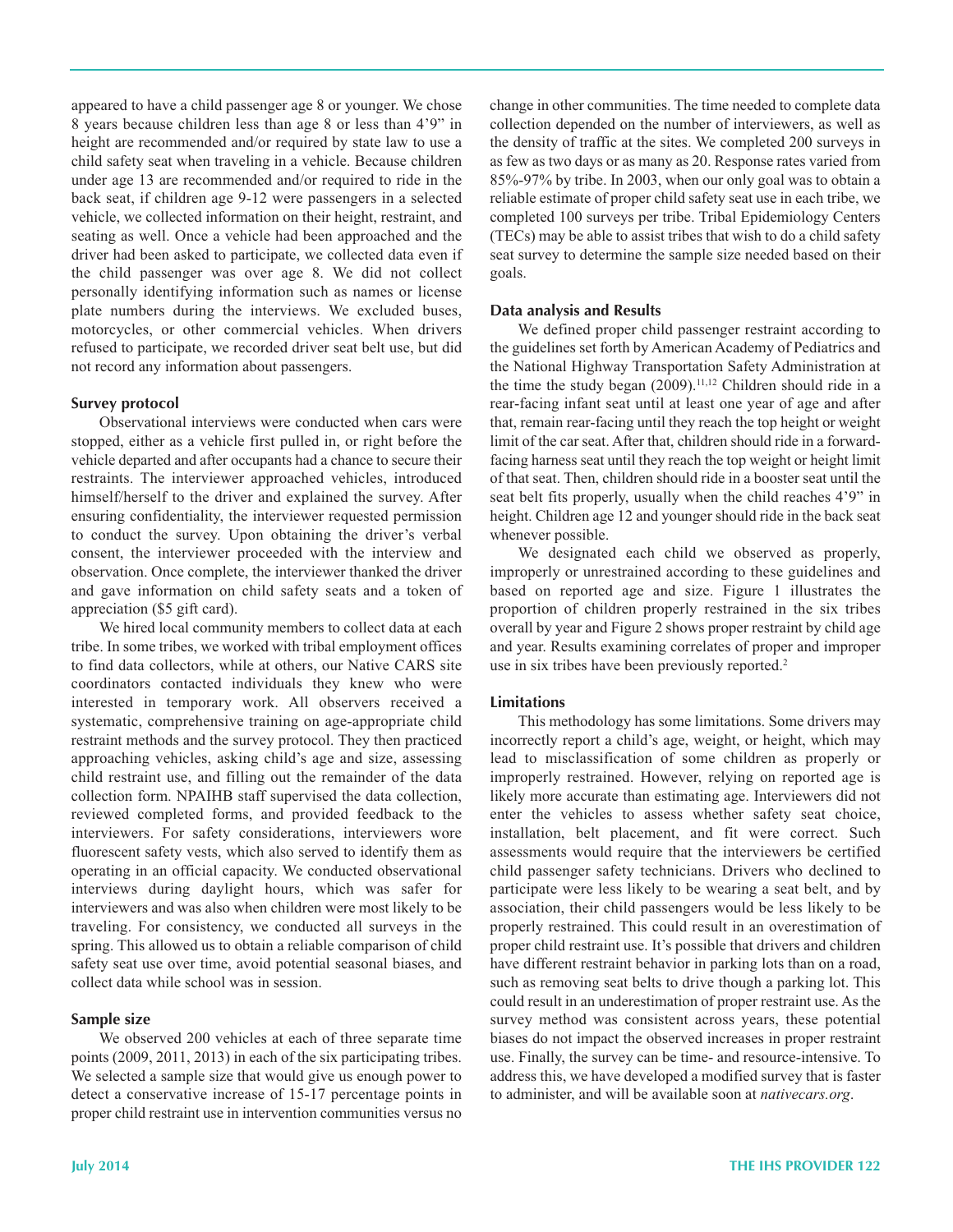

Figure 1. Restraint status of children traveling in vehicles on or near six Northwest tribal reservations over time (n=1811,  **1785, 1755, respectively for 2009, 2001, and 2013).**

 **Figure 2. Percent of properly restrained children by child's age.**



#### **Conclusions**

 Despite limitations, this methodology provides more detailed insight into child safety seat use in communities than methods that categorize restraint use solely as "yes" or "no". The Native CARS observational interview methodology is a useful tool to identify risk factors for children riding unrestrained and incorrectly restrained in motor vehicles. The  tribes that have implemented this survey have utilized their data to develop innovative methods for improving child passenger safety that are customized to their local needs. They have also been able to evaluate the effectiveness of their program and policy efforts by repeating the survey and seeing a marked increase in child safety seat use in their communities.

 Due to its success, Native CARS has now entered a dissemination phase, where processes and materials will be